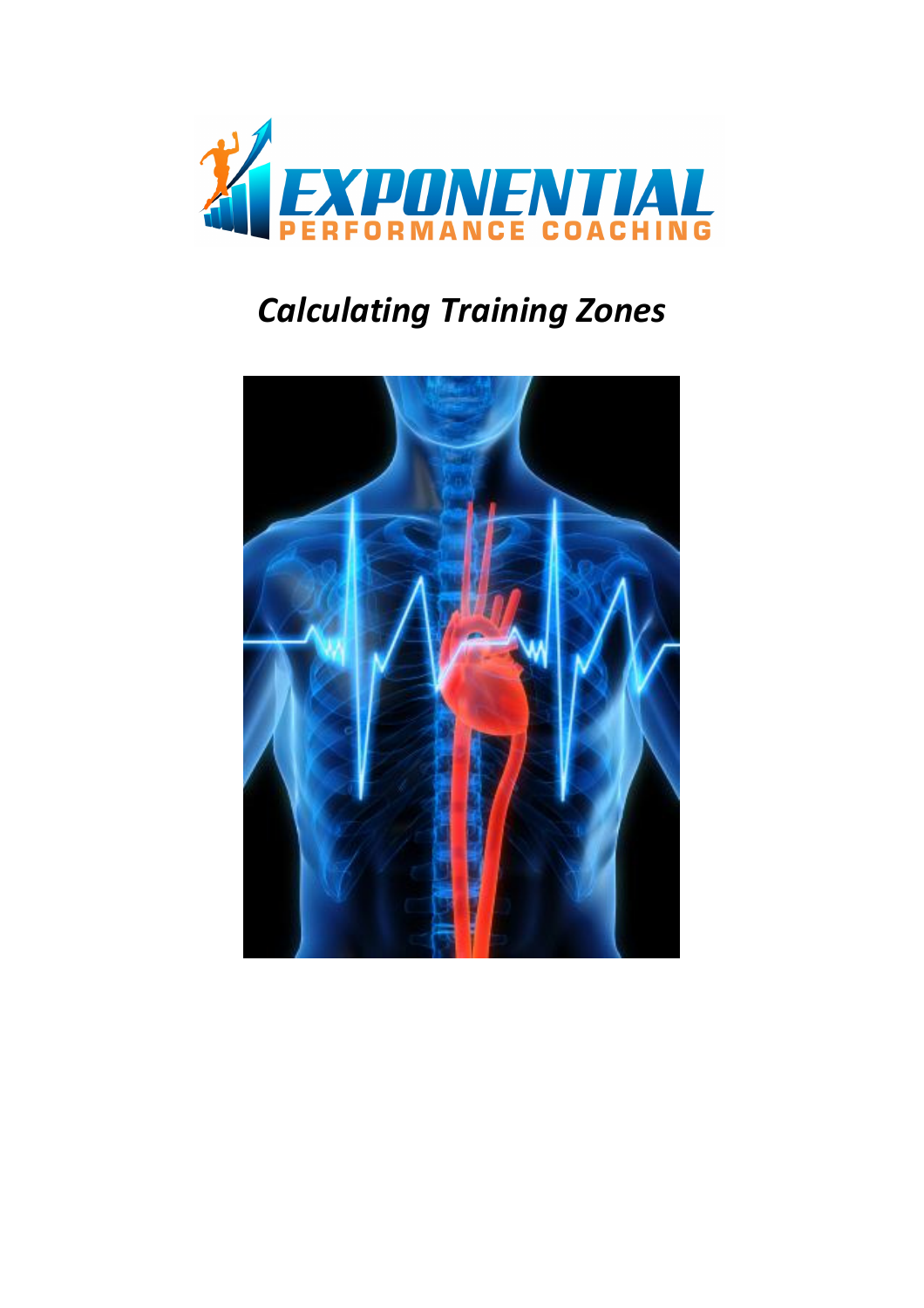

Whether you are using heart rate or power to monitor your training intensity my preferred method of determining training zones is through a functional threshold field test. These are simple tests that are performed as a maximal work trial over approximately 20-30 min. The average heart rate or<br>power an athlete's holds over this work trial approximately represents their anaerobic threshold.<br>Using this value along with so power an athlete's holds over this work trial approximately represents their anaerobic threshold. Using this value along with some assumptions about heart rate and lactate, training calculated relatively accurately.

#### Step 1:

Determine your functional threshold heart rate or power through the following discipline specific field tests.

## **Cycling**

- Warm up for 20 min. The first 10 min should be at a steady pace, then perform 5 min HARD to prime your energy pathways and the final 5 min of your warm up should be easy.
- Your planned course should be on a flat road with low traffic and minimal interruptions or on an indoor trainer. Ride as hard as you can for 30 min on this course in windless conditions if possible.
- After starting, settle into a strong pace that you can maintain for the full 30 min. After 10 min of riding push the lap button on your heart rate monitor so you get an average heart rate for the final 20 min (as this is will give us the best steady state heart rate info to calculate your heart rate zones) if you do not have a lap function, just start your heart rate monitor recording 10 min into the trial.
- Following the trial record all data, including distance completed in the 30 min, average heart rate for the final 20 min and record any other comments.
- Perform an easy warm down down.

## Running

- Perform a good 15 20 min warm up including some walking lunges and stride outs to open up your hip flexors.
- Following the warm up run 5 km on a flat course as fast as you can.
- Following the trial record your time, average heart rate, maximum heart rate, how you felt, weather conditions and any other comments. - Following the trial record you<br>
weather conditions and any of<br>
Perform an easy warm down.
-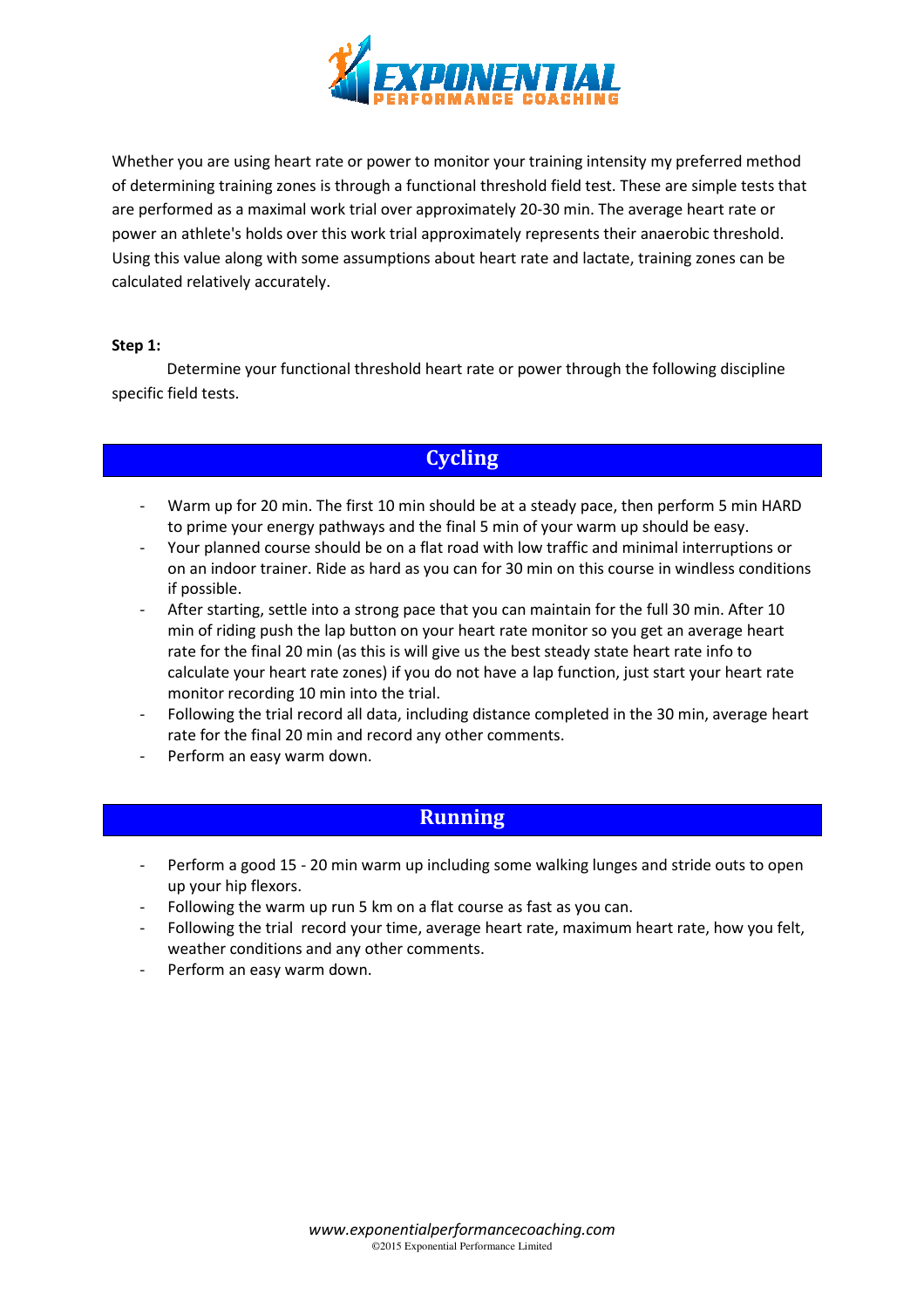

## Kayaking

- Warm up for 10 15 min focusing on your technique.
- Then perform a  $\sim$  5-10 km time trial on a calm lake, harbour or river.
- Throughout the time trial focus on smooth, strong technique and working hard for the entire time. -10 km time trial on a calm lake, harbour or river.<br>e trial focus on smooth, strong technique and working hard for the e<br>ecord average heart rate, speed, distance and time for the time trial.
- Following the trial record average heart rate, speed, distance and time for the time trial.
- It does not matter exactly how far this time trial is, just make sure that you do the exact same course each time in similar conditions. rt rate, speed, distance and time<br>time trial is, just make sure that<br>tiions.<br>**The read of the standard of the set of the set of the set of the tenth of**<br>the rate for the session as well but
- Perform an easy warm down down.

### Swimming

- Warm up for 10 15 min focusing on your technique.
- Then swim 10x100 m at a maximal effort with 10 s of recovery between each 100 m.
- Start your watch at the first 100 m and stop it at the end of the tenth one.
- Then swim 10x100 m at a maximal effort with 10 s of recovery between each 100 m.<br>- Start your watch at the first 100 m and stop it at the end of the tenth one.<br>- If possible it is also good to record heart rate for the s monitors do not work in the pool.
- Following the test record your time, perform an easy warm down down.

Step 2: Once you have got your average heart rate (THR) or power (FTP) for each test then it is time to calculate your training zones using the percentages below. These values are based off the Coggan method and can be calculated automatically on your Training Peaks account under the zones tab in your user settings.

| <b>Zones</b>   | <b>Physiological</b><br>development aim of the<br>session | <b>Subjective rating</b> | % of THR   | $%$ FTP     | <b>Session Type</b>  |
|----------------|-----------------------------------------------------------|--------------------------|------------|-------------|----------------------|
| 1              | <b>Active Recovery</b>                                    | Easy                     | <68        | $<$ 55      | Recovery/technique   |
| $\overline{2}$ | <b>Aerobic Capacity</b>                                   | Steady                   | $69 - 83$  | $56 - 75$   | Long steady distance |
| 3              | <b>Tempo Rides</b>                                        | Moderate                 | $84 - 94$  | $76 - 90$   | Up tempo             |
| $\overline{4}$ | Anaerobic Threshold                                       | Hard                     | $95 - 105$ | $91 - 105$  | Long intervals       |
| 5              | VO <sub>2</sub> max                                       | Very hard (maximal)      | >106       | $106 - 120$ | Short intervals      |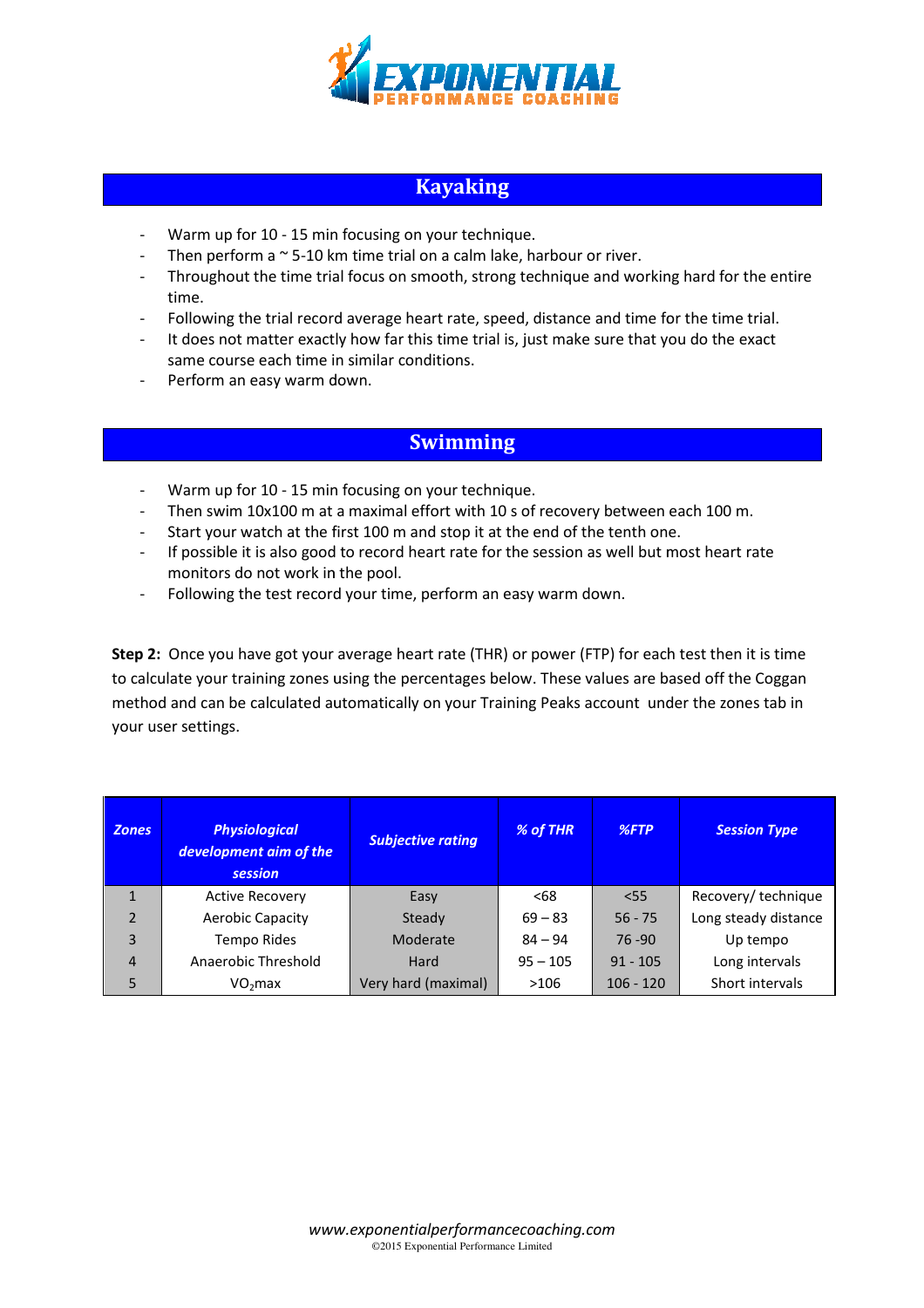

#### Example:

#### If your average heart rate for your cycling test was 166 bpm your heart rate zones would be as followed.

| Zone | % of THR   | Your cycling values |  |
|------|------------|---------------------|--|
|      | <68        | 113                 |  |
|      | $69 - 83$  | 114-138             |  |
|      | $84 - 94$  | 139-156             |  |
|      | $95 - 105$ | 157-174             |  |
|      | >106       | 174                 |  |

#### Enter your values below

| Zone                                                                                                                                                                                                                                                                                                                                                           | <b>Cycling</b> | <b>Running</b> | <b>Kayaking</b> | <b>Swimming</b> |  |  |  |  |  |
|----------------------------------------------------------------------------------------------------------------------------------------------------------------------------------------------------------------------------------------------------------------------------------------------------------------------------------------------------------------|----------------|----------------|-----------------|-----------------|--|--|--|--|--|
| 1                                                                                                                                                                                                                                                                                                                                                              |                |                |                 |                 |  |  |  |  |  |
| $\overline{2}$                                                                                                                                                                                                                                                                                                                                                 |                |                |                 |                 |  |  |  |  |  |
| 3                                                                                                                                                                                                                                                                                                                                                              |                |                |                 |                 |  |  |  |  |  |
| 4                                                                                                                                                                                                                                                                                                                                                              |                |                |                 |                 |  |  |  |  |  |
| 5                                                                                                                                                                                                                                                                                                                                                              |                |                |                 |                 |  |  |  |  |  |
|                                                                                                                                                                                                                                                                                                                                                                |                |                |                 |                 |  |  |  |  |  |
| <b>Re-testing</b>                                                                                                                                                                                                                                                                                                                                              |                |                |                 |                 |  |  |  |  |  |
| Step 3: Re-test                                                                                                                                                                                                                                                                                                                                                |                |                |                 |                 |  |  |  |  |  |
| These testing sessions can also be used to track your performance improvement when they are used<br>again in the future. Finding out that you perform 20% better with a howling tail wind is not much use<br>to anyone. So to try and minimise the effect the environment has on your performance think about<br>the following when planning your time trials. |                |                |                 |                 |  |  |  |  |  |
| - Choose a course that has minimal traffic and intersections                                                                                                                                                                                                                                                                                                   |                |                |                 |                 |  |  |  |  |  |
| - Perform your time trial at a time of day that is calm so your performance is not effected by wind.<br>Often the morning can be the calmest time of the day.                                                                                                                                                                                                  |                |                |                 |                 |  |  |  |  |  |
| - Loop or multi lap courses can also help minimise the effect of wind.                                                                                                                                                                                                                                                                                         |                |                |                 |                 |  |  |  |  |  |
| - If kayaking or swimming in tidal bodies of water aim to perform your time trial at the same 'tide<br>time'.                                                                                                                                                                                                                                                  |                |                |                 |                 |  |  |  |  |  |
| - The surface of your time trial course can have a large influence on your performance. Try and<br>choose quite back roads and tracks that do not get resurfaced on a regular basis. It is not uncommon<br>for some roads to be resurfaced regularly with 'rough chip' that can significantly impact your<br>performance.                                      |                |                |                 |                 |  |  |  |  |  |
| While the external environment plays an import role in standardising your time trials, it is important<br>that you standardise our internal environment as well. Replicate as many details as you can between<br>tests so that hopefully the only reason that your performance has improved is that your 'fitness' has                                         |                |                |                 |                 |  |  |  |  |  |

## Re-testing

#### Step 3: Re-test